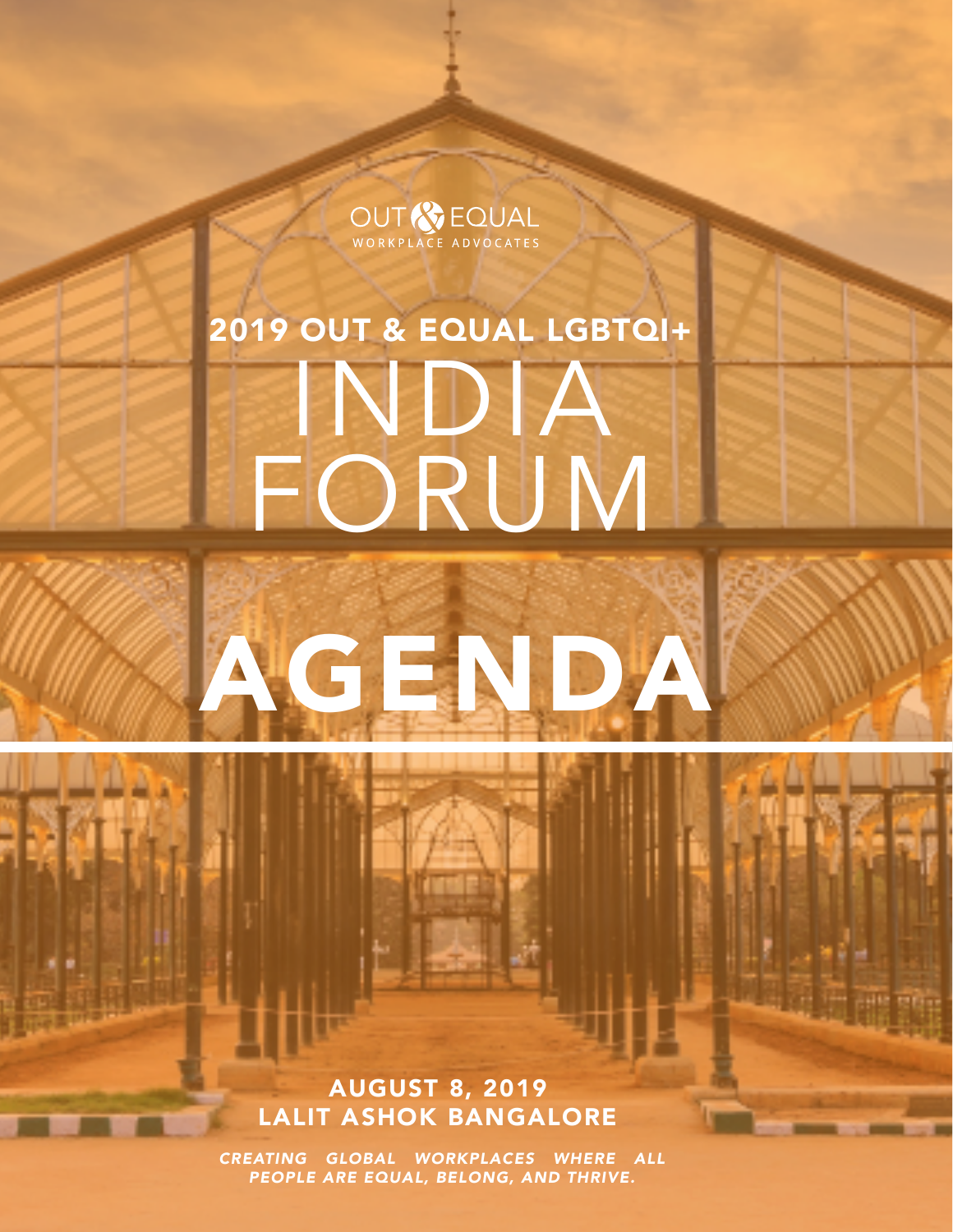$8:30 - 9:15$  · REGISTRATION OPENS *Grand Ballroom Entrance*

 $9:55 - 10:15$  · KEYNOTE ADDRESS *Grand Ballroom*

9:15 - 9:35 WELCOME ADDRESS *Grand Ballroom*

# 10:15 - 11:30 · REFLECTING ON THE PAST YEAR: ADVANCEMENTS, NEXT STEPS & FUTURE GOALS *Grand Ballroom*

9:35 - 9:55 · INCLUSION JOURNEY: AN EXERCISE IN MINDFULNESS *Grand Ballroom*

> 12:45 - 13:45 · NETWORKING LUNCH *Grand Ballroom*

 $13:45 - 14:00$  BREAK

14:00 - 15:00 · BREAKOUT Queering the Pitch with The Lalit *Beginner - LaLiT 1 & 2*

 $11:45 - 12:45 - BREAKOUT$ I for Intersex, I for Inclusion – Inclusion Incomplete Without Intersex *Beginner - LaLiT 1 & 2*

ABSTRACT: One year after Out & Equal's inaugural LGBTQI+ India Forum and leading up to the one-year mark after Section 377 of the Indian Penal Code was read down by the Supreme Court, many companies have taken innovative steps to advance their LGBTQI+ D&I initiatives. However, there still exist social barriers and backlash that can impede progress. This opening plenary will discuss some of the positive outcomes that we've seen over the past year while remaining grounded in addressing current challenges, concrete next steps, and future goals.

# 11:30 - 11:45 · COFFEE BREAK

**ABSTRACT:** The session aims to create awareness and understanding of the Intersex community and their challenges. The discussion will enable participants to be more appreciative of the community and change social attitudes in the workplace, and enable more intersex people to bring their authentic selves to work. This in turn will help achieve supportive, safe and an inclusive workplace.

@outandequal #oeindia

ABSTRACT: Listen to 4 Queer employees tell their success stories and how their workplace is helping them be their authentic self. Queering the Pitch aims to bring employees and employers together to understand each other closely to foster inclusion and diversity in the workplace.

From Unconscious Bias to Conscious Inclusion *Advanced - LaLiT 3 & 4*

ABSTRACT: Our brains search for acknowledgment and appreciation of who we are and the identities we hold. When our identities are acknowledged, we thrive; when they are not, we limit our potential. This sits at the core of inclusion. Our approach to conscious inclusion moves away from shaming or burdening any individual or group, towards creating a sense of possibility, engagement, and action for leaders and individual contributors. We bring a positive lens, making the agenda about you, us, and I.